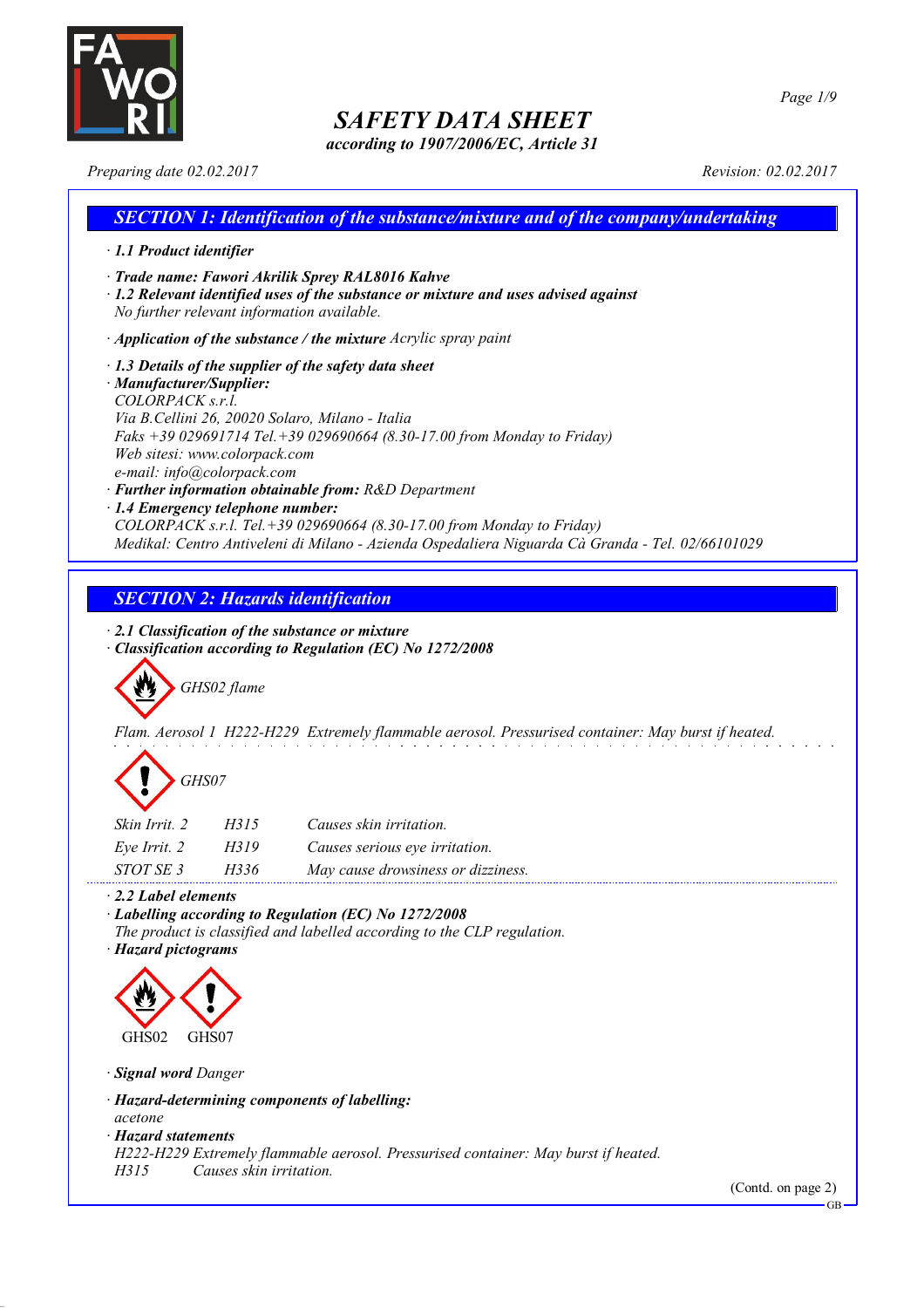*according to 1907/2006/EC, Article 31*

*Preparing date 02.02.2017 Revision: 02.02.2017*

#### *Trade name: Fawori Akrilik Sprey RAL8016 Kahve*

(Contd. of page 1) *H319 Causes serious eye irritation. H336 May cause drowsiness or dizziness. · Precautionary statements P101 If medical advice is needed, have product container or label at hand. P102 Keep out of reach of children. P103 Read label before use. P210 Keep away from heat/sparks/open flames/hot surfaces. - No smoking. P251 Pressurized container: Do not pierce or burn, even after use. P305+P351+P338 IF IN EYES: Rinse cautiously with water for several minutes. Remove contact lenses, if present and easy to do. Continue rinsing. P405 Store locked up. P410+P412 Protect from sunlight. Do not expose to temperatures exceeding 50 °C/122 °F. P501 Dispose of contents/container in accordance with local/regional/national/international regulations. · Additional information:*

Pressurized container: protect from sunlight and do not expose to temperatures exceeding 50°C. Do not pierce or *burn, even after use.*

- Do not spray on a naked flame or any incandescent material. Keep away from sources of ignition No smoking. *· 2.3 Other hazards*
- *· Results of PBT and vPvB assessment*
- *· PBT: Not applicable.*
- *· vPvB: Not applicable.*

#### *SECTION 3: Composition/information on ingredients*

- *· 3.2 Chemical characterisation: Mixtures*
- *· Description:*

|                   | cosolvent                                                                                                                                                                                        | $< 2.5\%$    |
|-------------------|--------------------------------------------------------------------------------------------------------------------------------------------------------------------------------------------------|--------------|
|                   | Acute Tox. 4, H302; Acute Tox. 4, H312; Acute Tox. 4, H332; Skin Irrit. 2,<br>H315; Eye Irrit. 2, H319                                                                                           |              |
| $CAS: 67-64-1$    | acetone                                                                                                                                                                                          | $25 - 50\%$  |
|                   | EINECS: 200-662-2 $\otimes$ Flam. Liq. 2, H225; $\otimes$ Eye Irrit. 2, H319; STOT SE 3, H336                                                                                                    |              |
| $CAS: 68476-40-4$ | Hydrocarbons, C3-4                                                                                                                                                                               | $25 - 50\%$  |
|                   | EINECS: 270-681-9 & Flam. Gas 1, H220; Press. Gas C, H280                                                                                                                                        |              |
| CAS: 1330-20-7    | <i>Xylol, Isomerengemisch (wenn Flammpunkt</i> <21 $^{\circ}$ C)                                                                                                                                 | $10 - 25\%$  |
|                   | Elam. Liq. 2, H225; $\Diamond$ Acute Tox. 4, H312; Acute Tox. 4, H332; Skin Irrit.<br>2. H315                                                                                                    |              |
| CAS: 123-86-4     | <i>n-butyl</i> acetate                                                                                                                                                                           | $2.5 - 10\%$ |
|                   | EINECS: 204-658-1 & Flam. Liq. 3, H226; STOT SE 3, H336                                                                                                                                          |              |
| $CAS: 110-82-7$   | cyclohexane                                                                                                                                                                                      | $\leq 2.5\%$ |
|                   | EINECS: 203-806-2 $\otimes$ Flam. Liq. 2, H225; $\otimes$ Asp. Tox. 1, H304; $\otimes$ Aquatic Acute 1, H400;<br>Áquatic Chronic 1, H410, $\langle \rangle$ Skin Irrit. 2, H315; STOT SE 3, H336 |              |

(Contd. on page 3)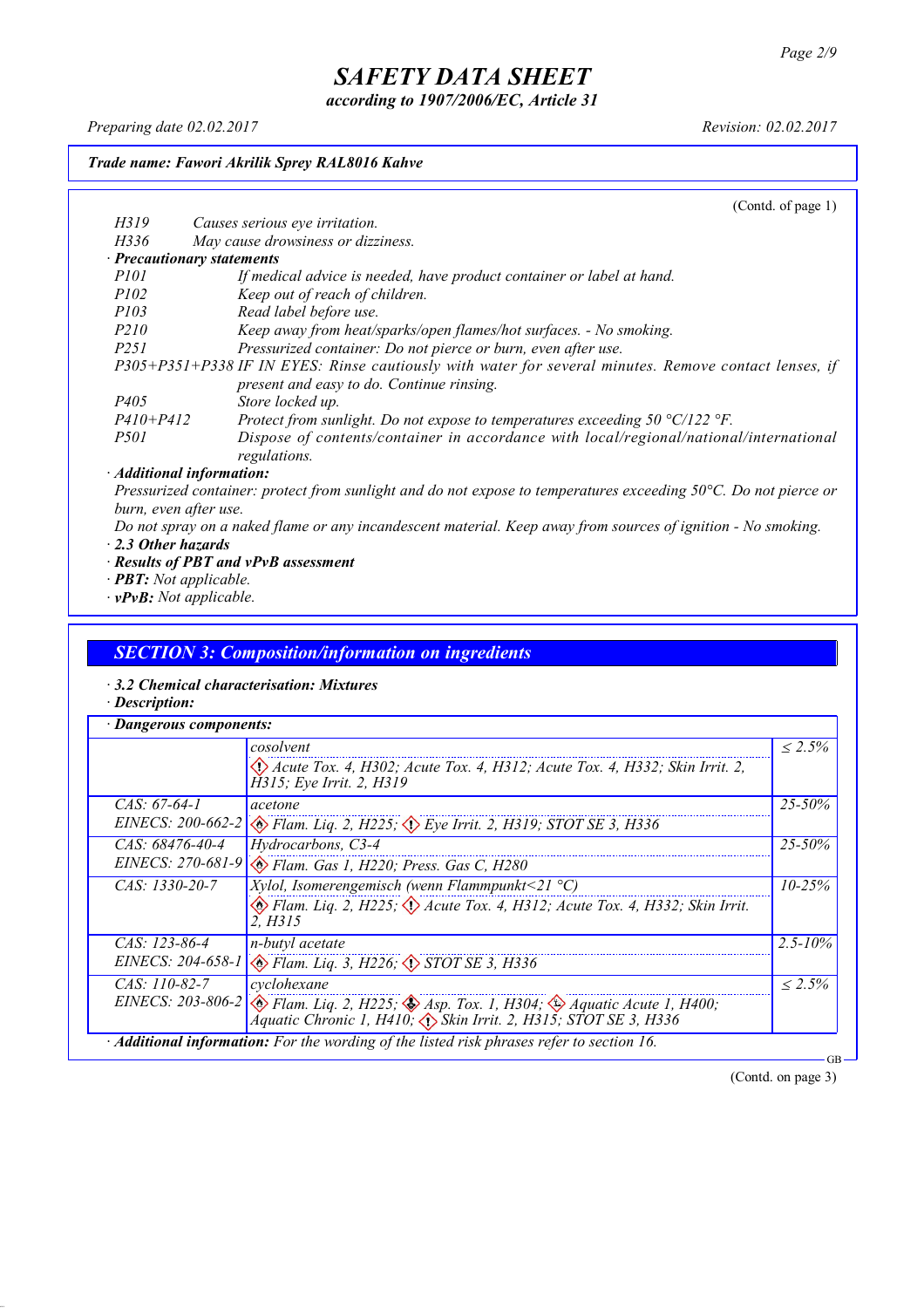*according to 1907/2006/EC, Article 31*

*Preparing date 02.02.2017 Revision: 02.02.2017*

#### *Trade name: Fawori Akrilik Sprey RAL8016 Kahve*

(Contd. of page 2)

### *SECTION 4: First aid measures*

*· 4.1 Description of first aid measures*

*· General information:*

Symptoms of poisoning may even occur after several hours; therefore medical observation for at least 48 hours *after the accident.*

*· After inhalation:*

*Supply fresh air. If required, provide artificial respiration. Keep patient warm. Consult doctor if symptoms persist.*

*In case of unconsciousness place patient stably in side position for transportation.*

- *· After skin contact: Immediately rinse with water.*
- *· After eye contact:*

*Rinse opened eye for several minutes under running water. If symptoms persist, consult a doctor.*

*· After swallowing: If symptoms persist consult doctor.*

*· 4.2 Most important symptoms and effects, both acute and delayed No further relevant information available.*

*· 4.3 Indication of any immediate medical attention and special treatment needed*

*No further relevant information available.*

### *SECTION 5: Firefighting measures*

- *· 5.1 Extinguishing media*
- *· Suitable extinguishing agents: CO2, sand, extinguishing powder. Do not use water.*
- *· For safety reasons unsuitable extinguishing agents: Water with full jet*
- *· 5.2 Special hazards arising from the substance or mixture No further relevant information available.*
- *· 5.3 Advice for firefighters*
- *· Protective equipment: Mouth respiratory protective device.*

### *SECTION 6: Accidental release measures*

*· 6.1 Personal precautions, protective equipment and emergency procedures Wear protective equipment. Keep unprotected persons away.*

*· 6.2 Environmental precautions: Do not allow to enter sewers/ surface or ground water.*

*· 6.3 Methods and material for containment and cleaning up:*

*Dispose contaminated material as waste according to item 13. Ensure adequate ventilation.*

*Do not flush with water or aqueous cleansing agents*

- *· 6.4 Reference to other sections*
- *See Section 7 for information on safe handling.*

*See Section 8 for information on personal protection equipment.*

*See Section 13 for disposal information.*

### *SECTION 7: Handling and storage*

*· 7.1 Precautions for safe handling*

*Ensure good ventilation/exhaustion at the workplace.*

*Open and handle receptacle with care.*

*· Information about fire - and explosion protection: Keep ignition sources away - Do not smoke.*

*Protect against electrostatic charges.*

(Contd. on page 4)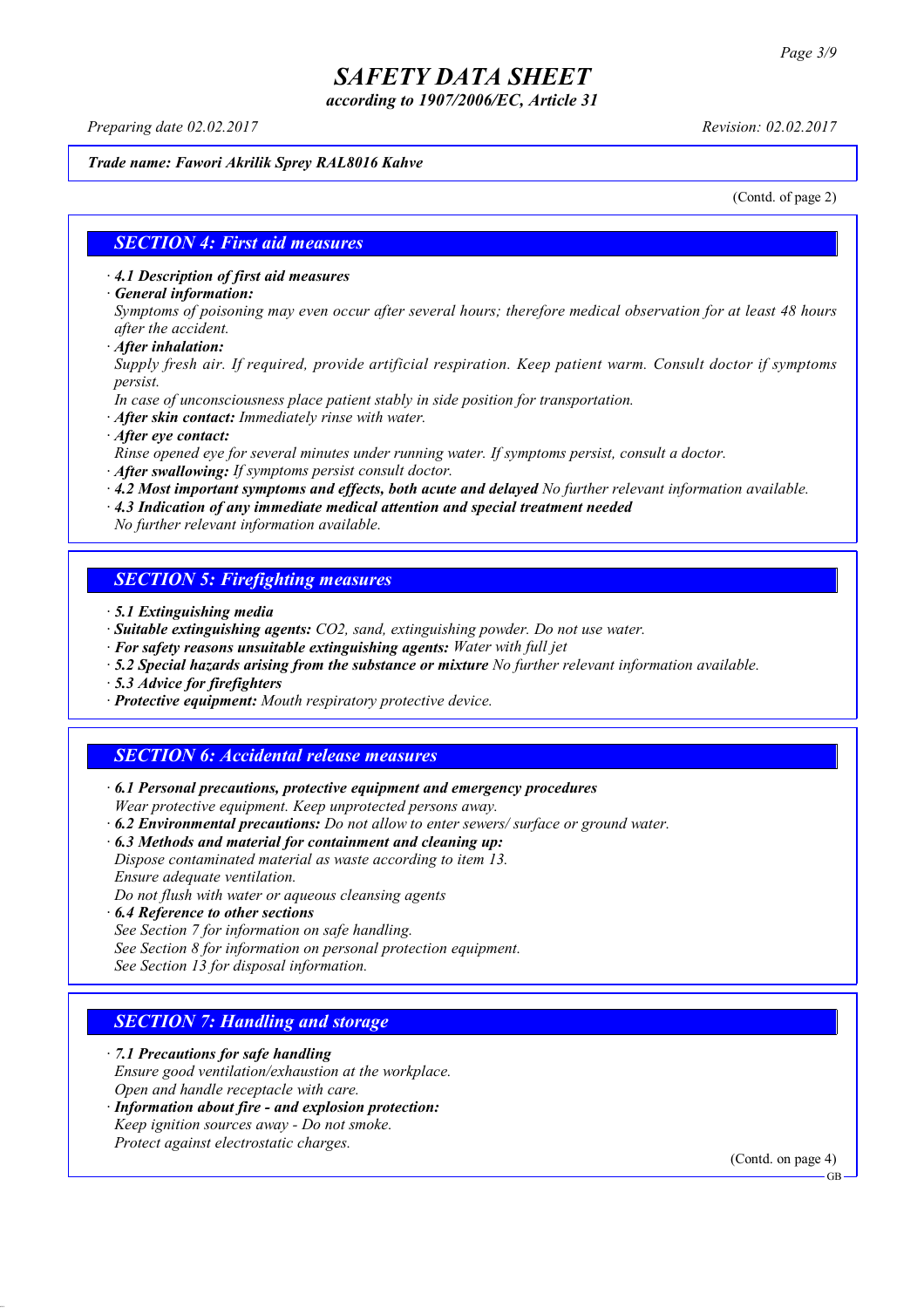*according to 1907/2006/EC, Article 31*

*Preparing date 02.02.2017 Revision: 02.02.2017*

*· 8.1 Control parameters*

#### *Trade name: Fawori Akrilik Sprey RAL8016 Kahve*

(Contd. of page 3) *Pressurised container: protect from sunlight and do not expose to temperatures exceeding 50 °C, i.e. electric lights. Do not pierce or burn, even after use. Do not spray onto a naked flame or any incandescent material.*

- *· 7.2 Conditions for safe storage, including any incompatibilities · Storage:*
- *· Requirements to be met by storerooms and receptacles: Store in a cool location. Observe official regulations on storing packagings with pressurised containers.*
- *· Information about storage in one common storage facility: Not required. · Further information about storage conditions: Keep container tightly sealed. Do not seal receptacle gas tight. Store in cool, dry conditions in well sealed receptacles. Protect from heat and direct sunlight.*

*· 7.3 Specific end use(s) No further relevant information available.*

### *SECTION 8: Exposure controls/personal protection*

*· Additional information about design of technical facilities: No further data; see item 7.*

| 8.1 Control parameters                                                          |                    |
|---------------------------------------------------------------------------------|--------------------|
| · Ingredients with limit values that require monitoring at the workplace:       |                    |
| $\overline{67}$ -64-1 acetone                                                   |                    |
| WEL Short-term value: $3620$ mg/m <sup>3</sup> , 1500 ppm                       |                    |
| Long-term value: 1210 mg/m <sup>3</sup> , 500 ppm                               |                    |
| 1330-20-7 Xylol, Isomerengemisch (wenn Flammpunkt<21 $^{\circ}$ C)              |                    |
| WEL Short-term value: $441$ mg/m <sup>3</sup> , 100 ppm                         |                    |
| Long-term value: 220 mg/m <sup>3</sup> , 50 ppm                                 |                    |
| Sk, BMGV                                                                        |                    |
| 123-86-4 n-butyl acetate                                                        |                    |
| WEL Short-term value: 966 mg/m <sup>3</sup> , 200 ppm                           |                    |
| Long-term value: $724$ mg/m <sup>3</sup> , 150 ppm                              |                    |
| 111-76-2 2-Butoxyethanol                                                        |                    |
| WEL Short-term value: $246$ mg/m <sup>3</sup> , 50 ppm                          |                    |
| Long-term value: $123$ mg/m <sup>3</sup> , 25 ppm                               |                    |
| Sk. BMGV                                                                        |                    |
| · Ingredients with biological limit values:                                     |                    |
| 1330-20-7 Xylol, Isomerengemisch (wenn Flammpunkt<21 $^{\circ}$ C)              |                    |
| $BMGV$ 650 mmol/mol creatinine                                                  |                    |
| Medium: urine                                                                   |                    |
| Sampling time: post shift                                                       |                    |
| Parameter: methyl hippuric acid                                                 |                    |
| 111-76-2 2-Butoxyethanol                                                        |                    |
| <b>BMGV</b> 240 mmol/mol creatinine                                             |                    |
| Medium: urine                                                                   |                    |
| Sampling time: post shift                                                       |                    |
| Parameter: butoxyacetic acid                                                    |                    |
| · Additional information: The lists valid during the making were used as basis. |                    |
|                                                                                 | (Contd. on page 5) |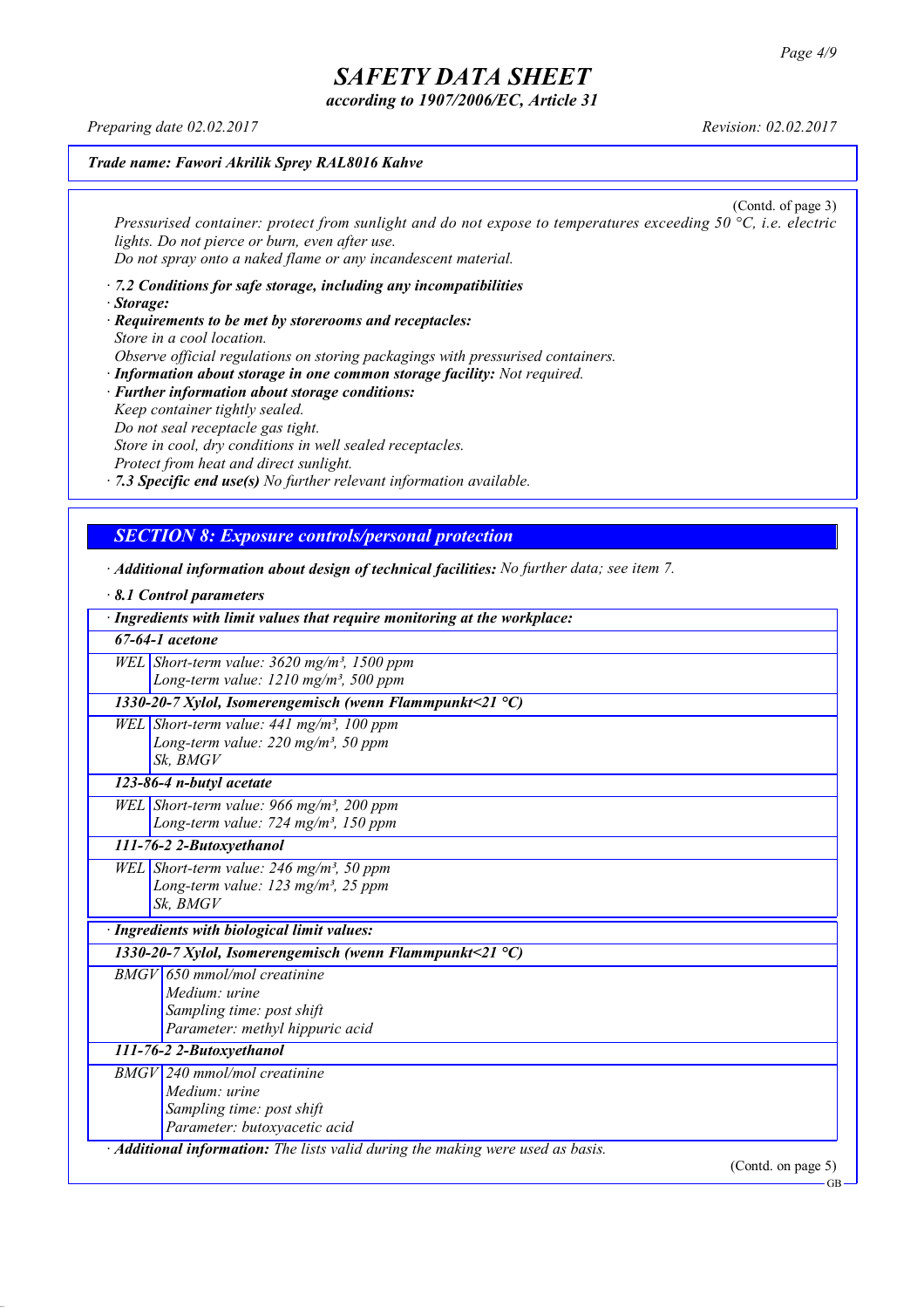*according to 1907/2006/EC, Article 31*

*Preparing date 02.02.2017 Revision: 02.02.2017*

*Trade name: Fawori Akrilik Sprey RAL8016 Kahve*

(Contd. of page 4)

*· 8.2 Exposure controls*

- *· Personal protective equipment:*
- *· General protective and hygienic measures:*

*Keep away from foodstuffs, beverages and feed. Immediately remove all soiled and contaminated clothing Wash hands before breaks and at the end of work. Avoid contact with the eyes.*

*Avoid contact with the eyes and skin.*

#### *· Respiratory protection:*

In case of brief exposure or low pollution use respiratory filter device. In case of intensive or longer exposure use *self-contained respiratory protective device.*

*· Protection of hands:*



*Protective gloves*

*The glove material has to be impermeable and resistant to the product/ the substance/ the preparation.* Due to missing tests no recommendation to the glove material can be given for the product/ the preparation/ the *chemical mixture.*

Selection of the glove material on consideration of the penetration times, rates of diffusion and the degradation *· Material of gloves*

The selection of the suitable gloves does not only depend on the material, but also on further marks of quality and *varies from manufacturer to manufacturer. As the product is a preparation of several substances, the resistance* of the glove material can not be calculated in advance and has therefore to be checked prior to the application.

*· Penetration time of glove material*

The exact break trough time has to be found out by the manufacturer of the protective gloves and has to be *observed.*

*· Eye protection:*



*Tightly sealed goggles*

| $\cdot$ 9.1 Information on basic physical and chemical properties<br><b>General Information</b><br>$\cdot$ Appearance: |                                    |  |
|------------------------------------------------------------------------------------------------------------------------|------------------------------------|--|
| Form:                                                                                                                  | Aerosol                            |  |
| Colour:                                                                                                                | According to product specification |  |
| $\cdot$ Odour:                                                                                                         | Characteristic                     |  |
| Change in condition<br><b>Boiling point/Boiling range:</b>                                                             | Not applicable, as aerosol.        |  |
| · Flash point:                                                                                                         | $\leq$ 0 °C                        |  |
| · Ignition temperature:                                                                                                | >400 °C                            |  |
| · Danger of explosion:                                                                                                 | Not determined.                    |  |
| · Explosion limits:                                                                                                    |                                    |  |
| Lower:                                                                                                                 | 1.8 Vol %                          |  |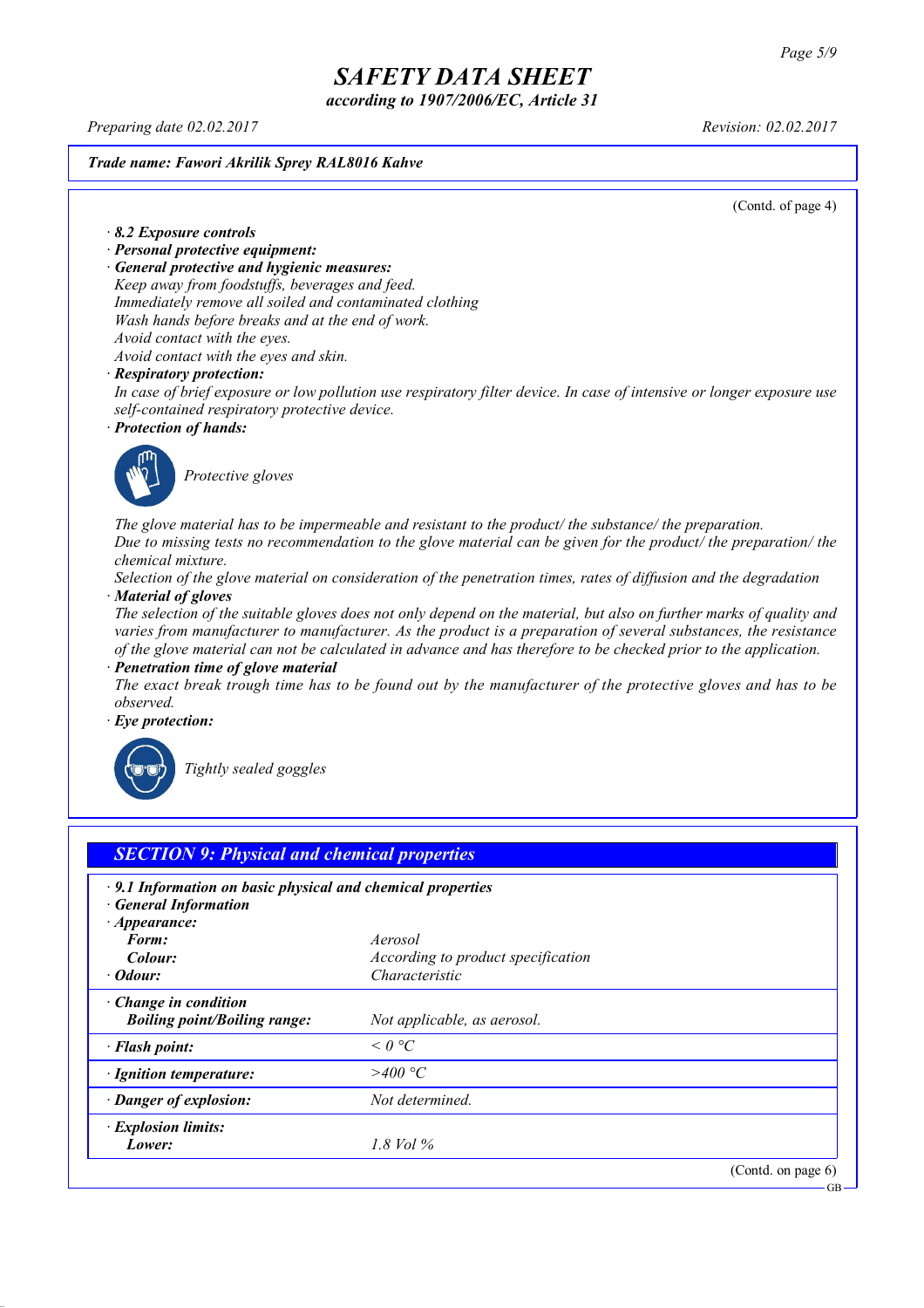*according to 1907/2006/EC, Article 31*

*Preparing date 02.02.2017 Revision: 02.02.2017*

*Trade name: Fawori Akrilik Sprey RAL8016 Kahve*

|                                                            |                                            | (Contd. of page 5) |
|------------------------------------------------------------|--------------------------------------------|--------------------|
| <b>Upper:</b>                                              | $9.5$ Vol $\%$                             |                    |
| $\cdot$ Vapour pressure at 20 °C:                          | $4.5$ bar                                  |                    |
| $\cdot$ Density:                                           |                                            |                    |
| Relative density at 20 $^{\circ}C$                         | $0.95 + -0.05$                             |                    |
| Vapour density at 20 $^{\circ}C$                           | $>l$ g/cm <sup>3</sup> (hava=1)            |                    |
| $\cdot$ Solubility in / Miscibility with                   |                                            |                    |
| water:                                                     | Partly miscible.                           |                    |
| · Partition coefficient (n-octanol/water): Not determined. |                                            |                    |
| $\cdot$ <i>Viscosity:</i>                                  |                                            |                    |
| Dynamic:                                                   | Not determined.                            |                    |
| Kinematic:                                                 | Not determined.                            |                    |
| · Solvent content:                                         |                                            |                    |
| $VOC$ (EC)                                                 | $600$ g/l                                  |                    |
| $\cdot$ 9.2 Other information                              | No further relevant information available. |                    |

## *SECTION 10: Stability and reactivity*

*· 10.1 Reactivity*

- *· 10.2 Chemical stability*
- *· Thermal decomposition / conditions to be avoided: No decomposition if used according to specifications.*
- *· 10.3 Possibility of hazardous reactions No dangerous reactions known.*
- *· 10.4 Conditions to avoid No further relevant information available.*
- *· 10.5 Incompatible materials: No further relevant information available.*
- *· 10.6 Hazardous decomposition products: No dangerous decomposition products known.*

## *SECTION 11: Toxicological information*

*· 11.1 Information on toxicological effects*

*· Acute toxicity:*

*· LD/LC50 values relevant for classification:*

*110-82-7 cyclohexane*

*Oral LD50 12705 mg/kg (rat)*

- *· Primary irritant effect:*
- *· on the skin: No irritant effect.*
- *· on the eye: Irritating effect.*
- *· Sensitisation: No sensitising effects known.*
- *· Additional toxicological information:*

*The product shows the following dangers according to the calculation method of the General EU Classification Guidelines for Preparations as issued in the latest version:*

*Harmful Irritant*

### *SECTION 12: Ecological information*

*· 12.1 Toxicity*

*· Aquatic toxicity: No further relevant information available.*

(Contd. on page 7)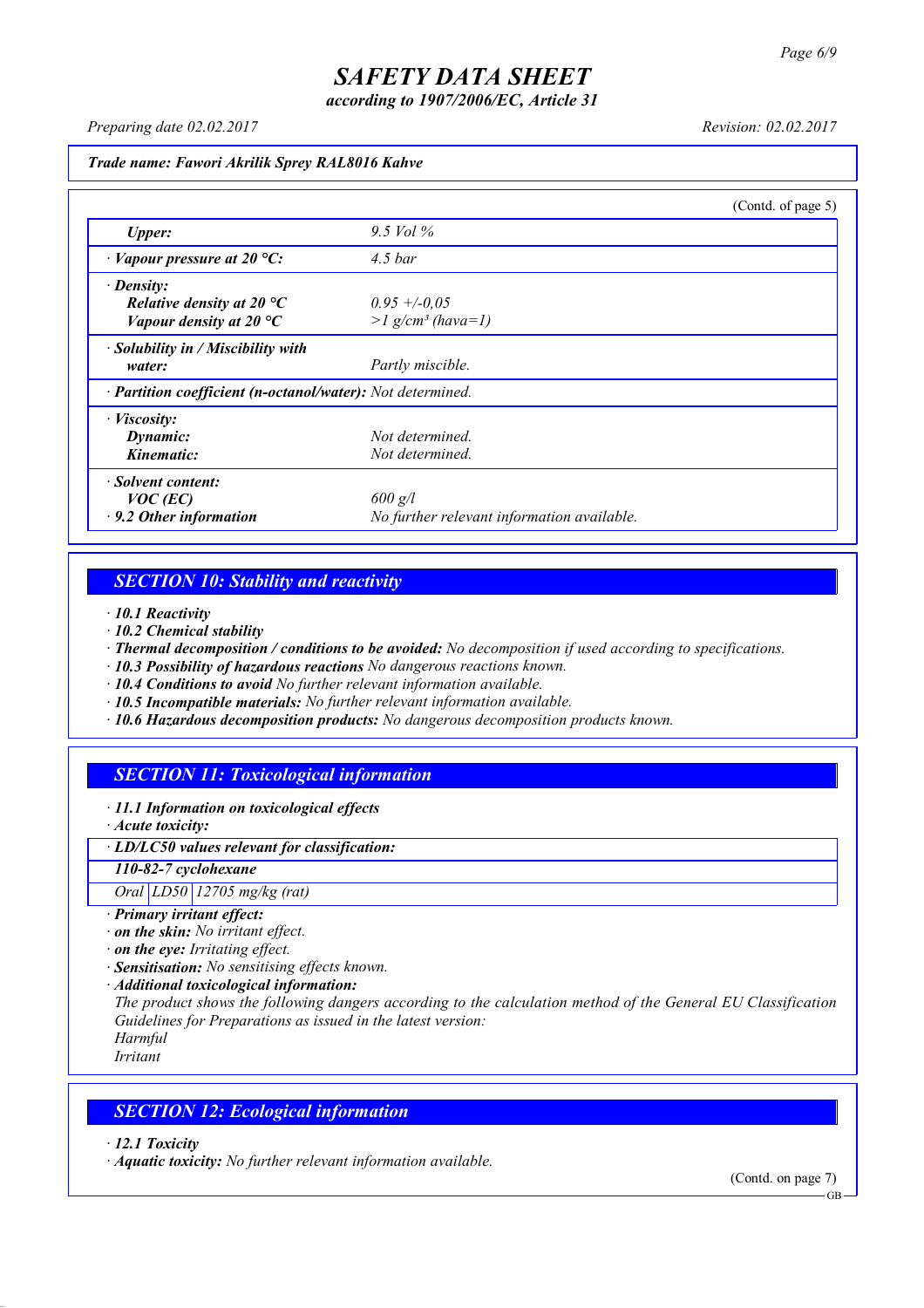*according to 1907/2006/EC, Article 31*

*Preparing date 02.02.2017 Revision: 02.02.2017*

*Trade name: Fawori Akrilik Sprey RAL8016 Kahve*

(Contd. of page 6)

- *· 12.2 Persistence and degradability No further relevant information available.*
- *· 12.3 Bioaccumulative potential No further relevant information available.*
- *· 12.4 Mobility in soil No further relevant information available.*
- *· Additional ecological information:*

*· General notes:*

- *Water hazard class 1 (German Regulation) (Self-assessment): slightly hazardous for water*
- Do not allow undiluted product or large quantities of it to reach ground water, water course or sewage system.
- *· 12.5 Results of PBT and vPvB assessment*
- *· PBT: Not applicable.*
- *· vPvB: Not applicable.*

*· 12.6 Other adverse effects No further relevant information available.*

### *SECTION 13: Disposal considerations*

*· 13.1 Waste treatment methods*

*· Recommendation*

*Must not be disposed together with household garbage. Do not allow product to reach sewage system.*

- *· Uncleaned packaging:*
- *· Recommendation: Disposal must be made according to official regulations.*

| $\cdot$ 14.1 UN-Number                  |                     |  |
|-----------------------------------------|---------------------|--|
| ADR, IMDG, IATA                         | UN1950              |  |
| $\cdot$ 14.2 UN proper shipping name    |                     |  |
| $\cdot$ ADR                             | 1950 AEROSOLS       |  |
| $\cdot$ IMDG                            | <b>AEROSOLS</b>     |  |
| $\cdot$ IATA                            | AEROSOLS, flammable |  |
| $\cdot$ 14.3 Transport hazard class(es) |                     |  |
| $\cdot$ ADR                             |                     |  |
|                                         |                     |  |
| · Class<br>$\cdot$ Label                | 2 5F Gases.<br>2.1  |  |
|                                         |                     |  |
| $\cdot$ IMDG, IATA                      |                     |  |
|                                         |                     |  |
| · Class                                 | 2.1                 |  |
| $-Label$                                | 2.1                 |  |
| · 14.4 Packing group                    |                     |  |
| ADR, IMDG, IATA                         | Void                |  |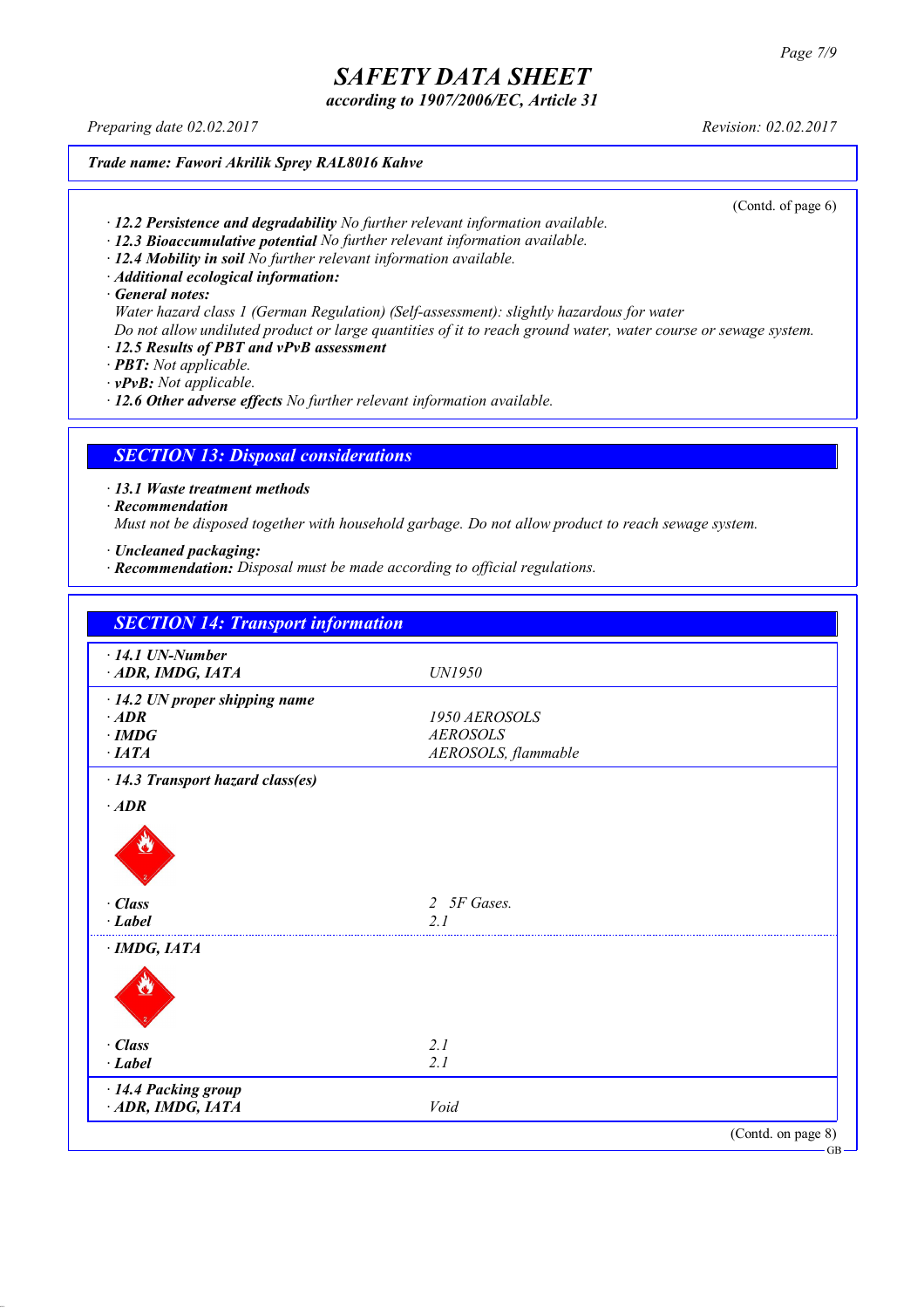*according to 1907/2006/EC, Article 31*

*Preparing date 02.02.2017 Revision: 02.02.2017*

*Trade name: Fawori Akrilik Sprey RAL8016 Kahve*

|                                                   | (Contd. of page 7)                 |  |
|---------------------------------------------------|------------------------------------|--|
| $\cdot$ 14.5 Environmental hazards:               |                                    |  |
| $\cdot$ Marine pollutant:                         | No                                 |  |
| $\cdot$ 14.6 Special precautions for user         | Warning: Gases.                    |  |
| · Danger code (Kemler):                           |                                    |  |
| <b>EMS</b> Number:                                | $F-D, S-U$                         |  |
| · 14.7 Transport in bulk according to Annex II of |                                    |  |
| <b>MARPOL73/78 and the IBC Code</b>               | Not applicable.                    |  |
| · Transport/Additional information:               |                                    |  |
| $\cdot$ ADR                                       |                                    |  |
| $\cdot$ Limited quantities (LQ)                   | II.                                |  |
| $\cdot$ Excepted quantities (EQ)                  | Code: E0                           |  |
|                                                   | Not permitted as Excepted Quantity |  |
| · Transport category                              | 2                                  |  |
| · Tunnel restriction code                         | D                                  |  |
| $\cdot$ IMDG                                      |                                    |  |
| $\cdot$ Limited quantities (LQ)                   | II.                                |  |
| $\cdot$ Excepted quantities (EQ)                  | $Code$ $E0$                        |  |
|                                                   | Not permitted as Excepted Quantity |  |
| · UN "Model Regulation":                          | UN1950, AEROSOLS, 2.1              |  |

### *SECTION 15: Regulatory information*

*· 15.1 Safety, health and environmental regulations/legislation specific for the substance or mixture*

*· National regulations:*

*Class Share in %*

*NK 55.5*

*· 15.2 Chemical safety assessment: A Chemical Safety Assessment has not been carried out.*

### *SECTION 16: Other information*

This information is based on our present knowledge. However, this shall not constitute a guarantee for any *specific product features and shall not establish a legally valid contractual relationship.*

#### *· Relevant phrases*

*H220 Extremely flammable gas. H225 Highly flammable liquid and vapour. H226 Flammable liquid and vapour. H280 Contains gas under pressure; may explode if heated. H302 Harmful if swallowed. H304 May be fatal if swallowed and enters airways. H312 Harmful in contact with skin. H315 Causes skin irritation. H319 Causes serious eye irritation. H332 Harmful if inhaled. H336 May cause drowsiness or dizziness. H400 Very toxic to aquatic life. H410 Very toxic to aquatic life with long lasting effects.*

(Contd. on page 9)